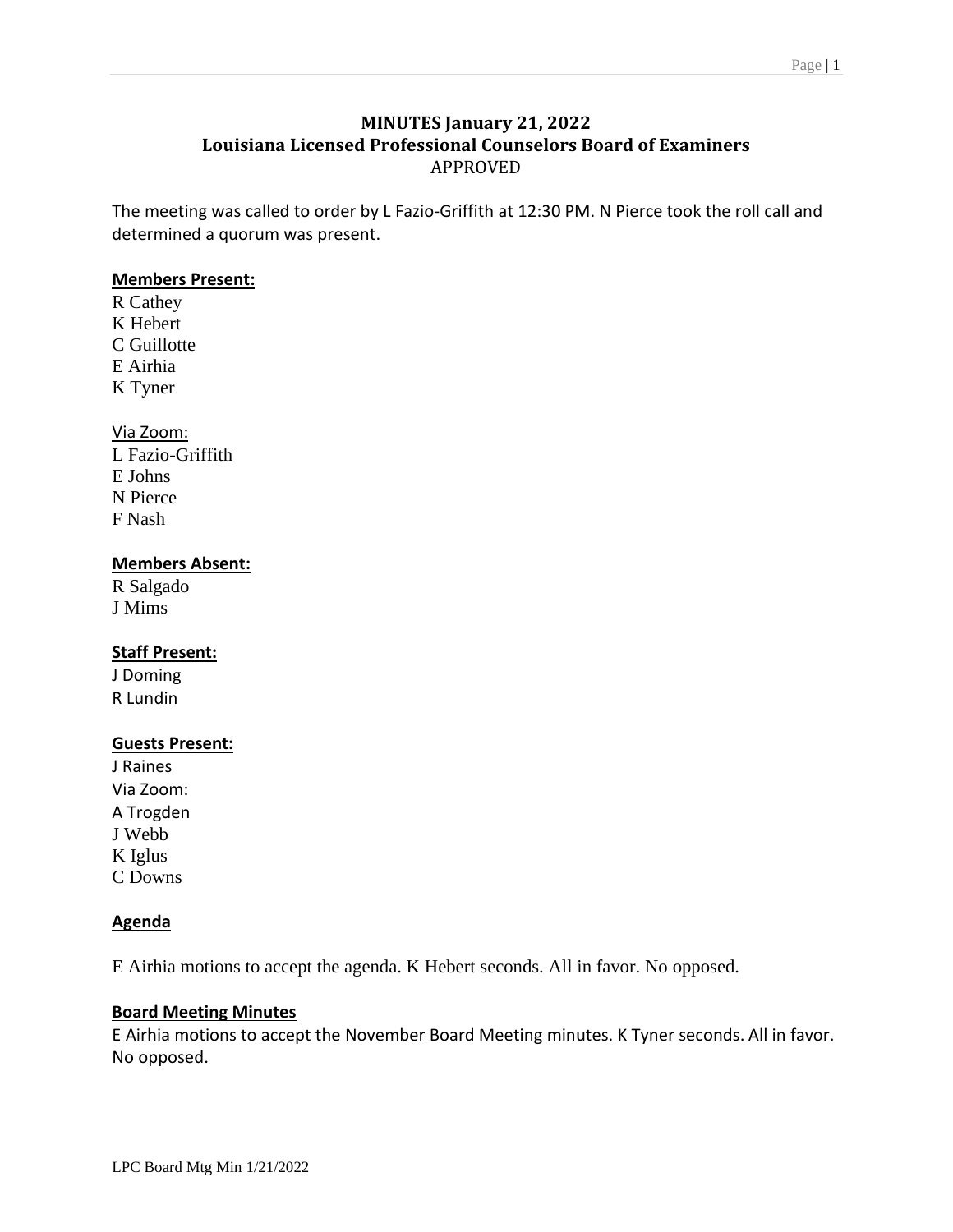# **Committee on Licensure/Supervision/Appraisal Report LPC: J Mims, R Salgado, L Fazio-Griffith, E Johns**

The LPC Committee on Licensure/Supervision/Appraisal Report presented by L Fazio-Griffith.

| <b>Total Number of LPC Applications Reviewed:</b> |                |                |                      |                  |
|---------------------------------------------------|----------------|----------------|----------------------|------------------|
| December 2021 & January 2022                      |                |                |                      |                  |
| <b>Application</b>                                | <b>Dec</b>     | Jan            | <b>Expedite</b><br>d | <b>Total</b>     |
| <b>LPC Application for Licensure</b>              | 3              | 10             | 24                   | 37               |
| 36 APPROVED; 1 DENIED                             |                |                |                      |                  |
| <b>LPC Endorsement Application</b>                | 3              | 5              | 6                    | 14               |
| 12 APPROVED; 2 DENIED                             |                |                |                      |                  |
| PLPC Application (Section 1, 2, 3)                | 8              | 35             | 48                   | 91               |
| 69 APPROVED; 13 DENIED; 9 INCOMPLETE              |                |                |                      |                  |
| <b>PLPC Application: Section 1 Only</b>           | 0              | 0              | 0                    | $\boldsymbol{0}$ |
| <b>NA</b>                                         |                |                |                      |                  |
| <b>PLPC Application: Section 1 and 2</b>          | $\overline{0}$ | $\overline{0}$ | $\overline{0}$       | $\bf{0}$         |
| Only<br><b>NA</b>                                 |                |                |                      |                  |
| <b>PLPC Application: Section 2 Only</b>           | 0              | 0              | $\overline{0}$       | 0                |
| <b>NA</b>                                         |                |                |                      |                  |
| <b>PLPC Application: Section 2 and 3</b>          | $\overline{0}$ | 0              | $\overline{0}$       | $\bf{0}$         |
| Only                                              |                |                |                      |                  |
| <b>NA</b>                                         |                |                |                      |                  |
| <b>PLPC Application: Section 3 Only</b>           | 0              | 0              | $\overline{0}$       | $\bf{0}$         |
| <b>NA</b>                                         |                |                |                      |                  |
| <b>LPC Supervisor Application</b>                 | 8              | 8              | 6                    | 22               |
| 21 APPROVED; 1 DENIED                             |                |                |                      |                  |
| <b>Appraisal Privilege</b>                        | 0              | 0              | 0                    | $\boldsymbol{0}$ |
| <b>NA</b>                                         |                |                |                      |                  |
| <b>PLPC: Change/Add Supervisor</b>                | 4              | 9              | $\overline{0}$       | 13               |
| <b>13 APPROVED</b>                                |                |                |                      |                  |
| <b>PLPC Practice Setting Updates</b>              | 13             | 41             | 0                    | 54               |
| <b>54 APPROVED</b>                                |                |                |                      |                  |
| <b>PLPC Audited Renewal Approvals</b>             |                |                |                      | 6                |
| <b>PLPC Standard Renewal Approvals</b>            |                |                |                      | $\bf{0}$         |
| <b>LPC Audited Renewal Approvals</b>              |                |                |                      | 3                |
| <b>LPC Standard Renewal Approvals</b>             |                |                |                      | 0                |
| <b>Telehealth Approvals</b>                       |                |                |                      | 44               |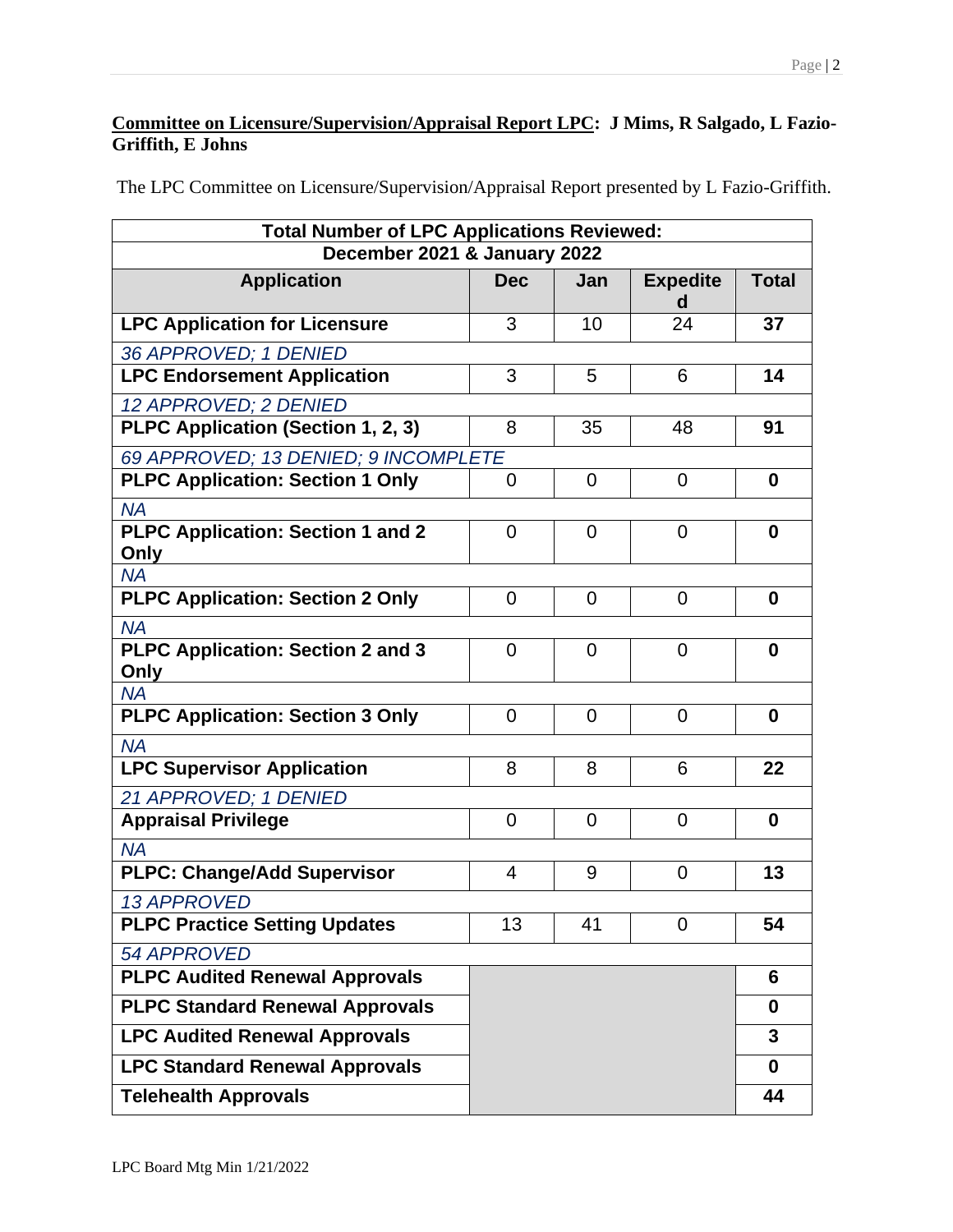| <b>Total LPC Applications Reviewed</b>                        | 108 | 84 | 284 |
|---------------------------------------------------------------|-----|----|-----|
| Expedited: Totals from Approvals from 11/16/2021 to 1/18/2022 |     |    |     |

J Webb indicates that she would like to present to the Board regarding disciplinary action. Board informs her that unable to hear statement due to bad connection.

K Iglus states that her PLPC application was submitted for December review and informed it would have to be reviewed again during this meeting due to concern with academic background and required three additional courses. L Fazio-Griffith informed her that her dashboard would be updated following the meeting.

J Webb indicates that she became overzealous with submitting application and had to resubmit. Stated that the Board had placed disciplinary action and has already completed direct, indirect, and supervision hours. Stated that she was instructed that she needed to do another year of supervision. Would like the go through the process of becoming fully licensed and would like to appeal to the Board to become fully licensed instead of waiting until September of this year. L Fazio-Griffith asked for clarification on the disciplinary action results.

J Webb responded that the disciplinary action was brought up due to falsifying records and was unsubstantiated.

J Doming informed J Webb that the Board would need to discuss during executive session.

C Downs states that license was suspended for six months. Suspension was up in 2021 and would like license reinstated. States she has completed CEHs and submitted payment along with emailing additional information. Expressed that she made terrible mistakes and realizes this now. Asking that license be reinstated.

L Fazio-Griffith informed C Downs that case will be reviewed during executive session. No further public comments.

F Nash to accept LPC Committee on Licensure/Supervision/Appraisal Report. K Tyner seconds. All in favor. No opposed

## **Committee on Licensure/Supervision/Appraisal Report LMFT**

The LMFT Committee on Licensure/Supervision/Appraisal Report presented by C Guillotte.

| <b>Total Number of LMFT Applications Reviewed:</b> |            |     |                 |       |
|----------------------------------------------------|------------|-----|-----------------|-------|
| December 2021 & January 2022                       |            |     |                 |       |
| <b>Application</b>                                 | <b>Dec</b> | Jan | <b>Expedite</b> | Total |
|                                                    |            |     | d               |       |
| <b>LMFT Application for Licensure</b>              | 0          |     | Ω               |       |
| 0 APPROVED; 1 DENIED                               |            |     |                 |       |
| <b>LMFT Endorsement Application</b>                |            | 0   |                 |       |
| 1 APPROVED; 0 DENIED                               |            |     |                 |       |
| <b>PLMFT Application (Section 1, 2, 3)</b>         |            | 3   |                 | 3     |
| 0 APPROVED; 3 DENIED                               |            |     |                 |       |
| <b>PLMFT Application: Section 1 Only</b>           |            |     |                 |       |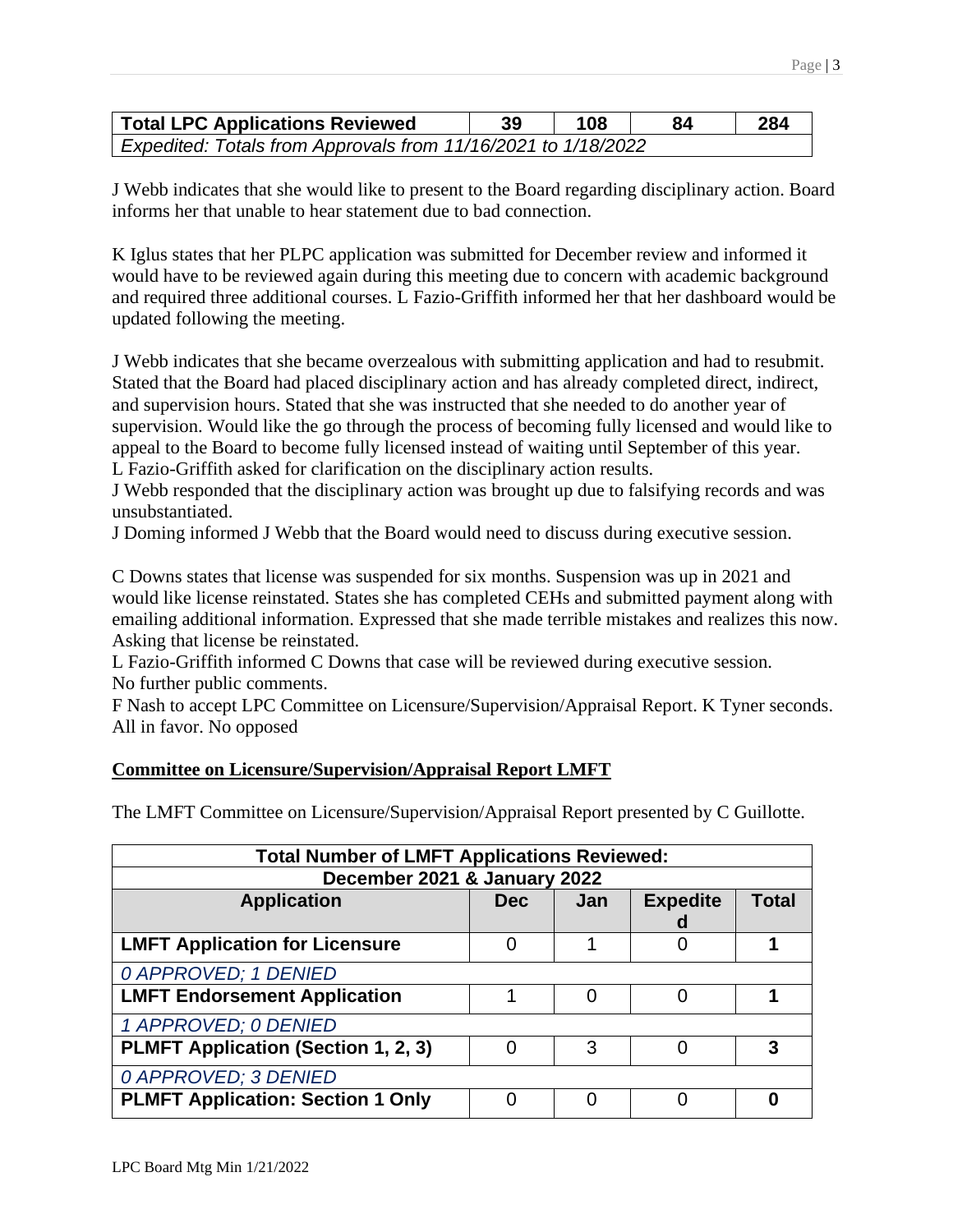| <b>NA</b>                                                     |              |                |                |          |
|---------------------------------------------------------------|--------------|----------------|----------------|----------|
| <b>PLMFT Application: Section 2 and 3</b>                     | 0            | 0              | 0              | 0        |
| Only                                                          |              |                |                |          |
| <b>NA</b>                                                     |              |                |                |          |
| <b>PLMFT: Change/Add Supervisor</b>                           | $\Omega$     | 0              | 0              | 0        |
| <b>NA</b>                                                     |              |                |                |          |
| <b>PLMFT Practice Setting Updates</b>                         | 1            | $\overline{2}$ | $\overline{0}$ | 3        |
| <b>3 APPROVED</b>                                             |              |                |                |          |
| <b>LMFT Supervisor</b>                                        | 0            | $\overline{0}$ | $\overline{0}$ | $\bf{0}$ |
| <b>NA</b>                                                     |              |                |                |          |
| <b>LMFT Supervisor Candidate</b>                              | 0            | 0              | 0              | 0        |
| <b>NA</b>                                                     |              |                |                |          |
| <b>PLMFT Audited Renewal Approvals</b>                        |              |                |                | 1        |
| <b>PLMFT Standard Renewal Approvals</b>                       |              |                |                | 0        |
| <b>LMFT Audited Renewal Approvals</b>                         |              |                |                | 17       |
| <b>LMFT Standard Renewal Approvals</b>                        |              |                |                | 92       |
| <b>Total LMFT Applications Reviewed</b>                       | $\mathbf{2}$ | 6              | 0              | 118      |
| Expedited: Totals from Approvals from 11/16/2021 to 1/18/2022 |              |                |                |          |

No questions or comments. No public comments.

C Guillotte motions to accept the LMFT Committee on Licensure/Supervision/Appraisal Report. R Cathey seconds. All in favor. No opposed.

# **Committee on Legislative Affairs Report: C Guillotte, E Airhia, J Mims, K Hebert, A Trogden**

C Guillotte presents the Committee on Legislative Affairs Report. No surprise act requires that clients are presented with detailed list of estimated costs and process of appealing if any issues. Licensee's Declaration Statement does provide fees for services but looking for estimate on what total cost of services will be. Average amount of time is 18 months. F Nash has created document and will make available to Board and possibly website.

C Guillotte expresses that he has not heard anything or any news on national compact.

E Airhia states that ACA is becoming fast ahead and telling states to send message to legislators.

C Guillotte motions to accept the Committee on Legislative Affairs Report. K Tyner seconds. All in favor. No opposed.

A Trogden joins meeting via zoom. States that LCA has been working with Representative to draft legislation regarding the compact. Will provide Board with copy of draft when available for feedback. LCA is having members reach out to legislators or senators to talk about the compact and will also be speaking with other healthcare professionals. The compact does not impact the scope of practice. The Board will still have power regarding scope of practice of licensees. The compact makes pathway for individuals to be more mobile and able to get licensed in another state within the compact. Anyone applying in Louisiana through the compact, would still be required to fulfill requirements outlined in statute.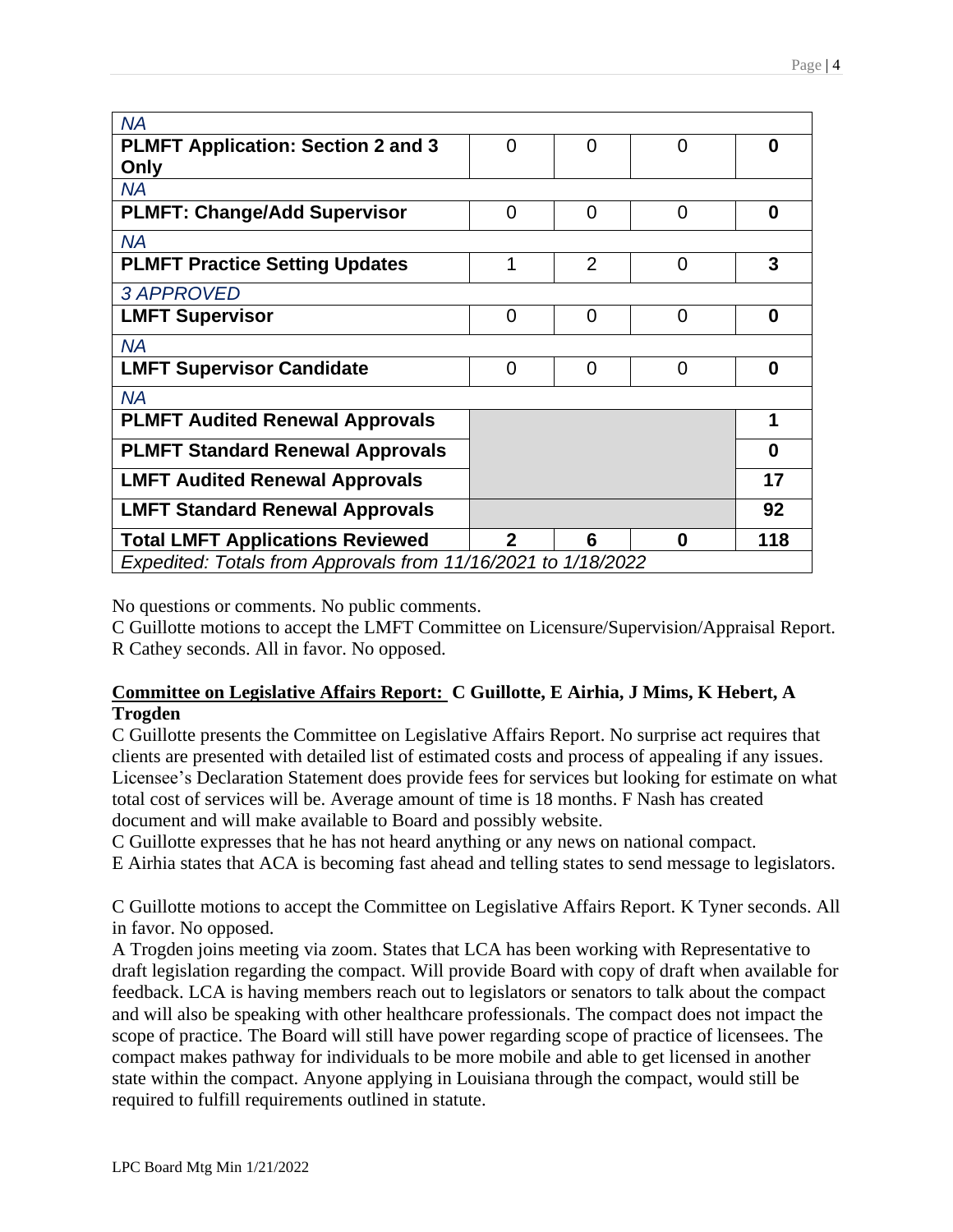LCA will be having legislative forum with other professional organizations, social workers, psychologist, etc. to discuss bills. Typically, one or two prior to the legislative session beginning and will be speaking to them about the legislative compact. Can collectively work together if there is anything specific organizations are for or against.

There has been discussion with LCA members and Medicaid reimbursement and how low it is and has not changed since 2012. LCA will be looking at this next and advocacy around this concern.

## **Committee on Disciplinary Affairs Report: R Salgado, N Pierce, K Tyner, J Raines, J Doming**

Consent Agreement #21/22-47, LPC #7332 presented by J Raines. E Airhia motions to accept. K Tyner seconds. All in favor. No opposed.

Consent Agreement #21/22-49, LPC #2617 presented by J Raines. N Pierce motions to accept. K Tyner seconds. All in favor. No Opposed.

Consent Agreement #21/22-151, LPC #4513 presented by J Raines. N Pierce motions to approve. F Nash seconds. All in favor. No Opposed.

Committee on Disciplinary Affairs Report presented by K Tyner.

## **Unofficial Complaints Received since November 17th, 2021:**

| $1. \quad 21/22 - 65$ | <b>Unethical Behavior</b>                |
|-----------------------|------------------------------------------|
| $2. \quad 21/22 - 66$ | Confidentiality/HIPAA Violation          |
| $3.21/22-67$          | <b>Unethical Conduct</b>                 |
| 4. 21/22-71           | Unethical Conduct/Inappropriate Behavior |
| 5. 21/22-75           | <b>Unprofessional Behavior</b>           |
| $6. \quad 21/22 - 81$ | Unethical Behavior                       |
| 7. 21/22-84           | <b>Unethical Behavior</b>                |
| 8. 21/22-86           | <b>Unethical Behavior</b>                |
|                       |                                          |

### **Official Complaints Received since November 17th, 2021:**

| 1. | $21/22 - 68$          | Unethical/Unprofessional Behavior        |
|----|-----------------------|------------------------------------------|
| 2. | $21/22 - 69$          | <b>Confidentiality/False Accusations</b> |
| 3. | 21/22-70              | Unethical Conduct/Inappropriate Behavior |
|    | 4. 21/22-72           | Unprofessional Behavior                  |
|    | $5. \quad 21/22-73$   | Unprofessional Behavior                  |
|    | $6. \quad 21/22 - 74$ | <b>Unethical Behavior</b>                |
|    | $7.21/22-76$          | False Application*                       |
|    | 8. 21/22-77           | Blank Record; Error in System            |
|    | $9. \quad 21/22 - 78$ | False Application*                       |
|    | 10. 21/22-79          | False Application*                       |
|    | 11. 21/22-80          | Unethical Behavior                       |
|    | 12. 21/22-82          | Unprofessional Behavior                  |
|    |                       |                                          |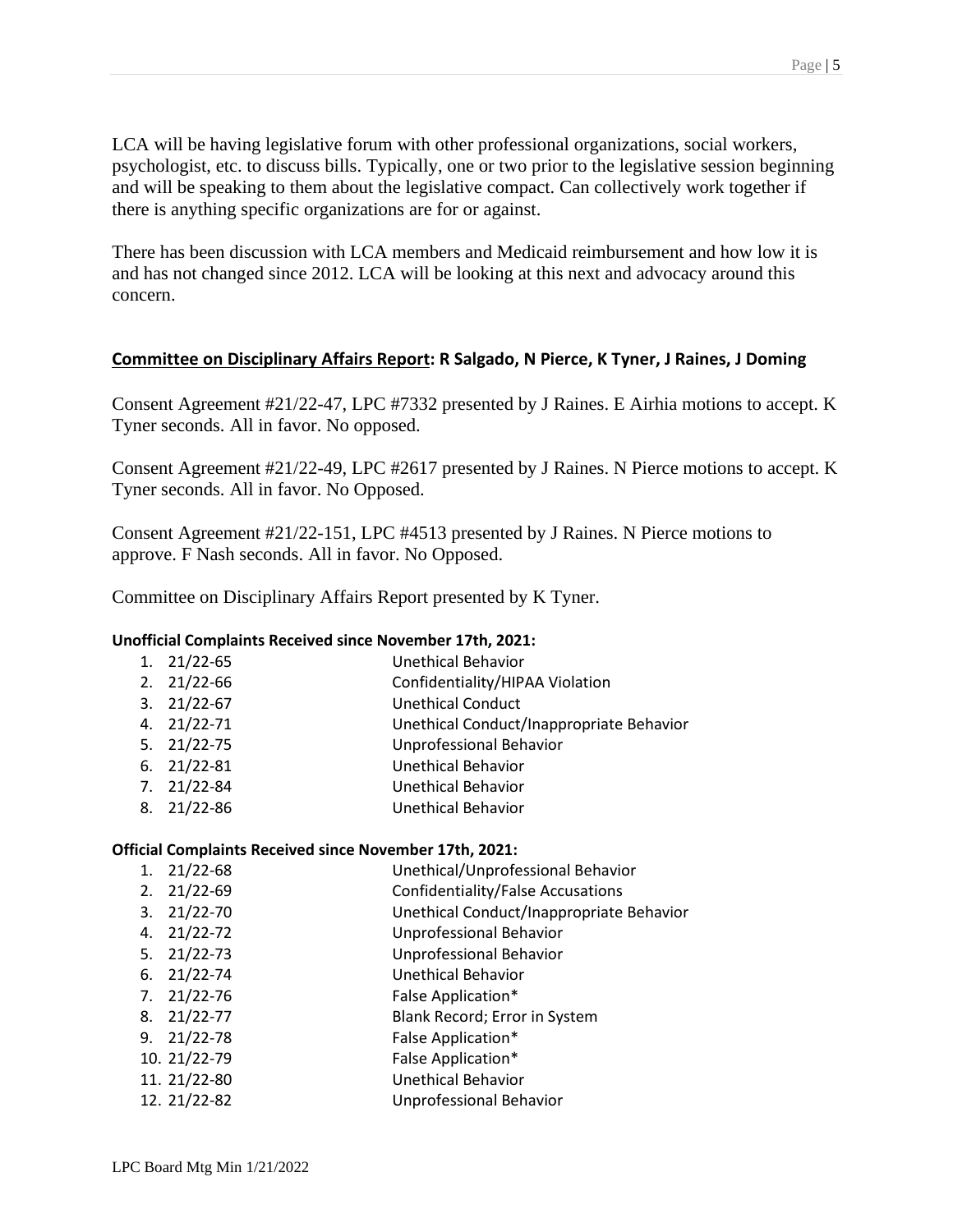| 13. 21/22-83 | Not a Completed Complaint                                    |
|--------------|--------------------------------------------------------------|
| 14. 21/22-85 | Unethical Behavior                                           |
| 15. 21/22-87 | Sexual Misconduct                                            |
| 16. 21/22-88 | Sexual Misconduct/Unethical Behavior/Unprofessional Behavior |
| 17. 21/22-89 | Unprofessional/Unethical Behavior                            |
| 18. 21/22-90 | Correspondence                                               |
| 19. 21/22-91 | <b>Failure to Provide Care</b>                               |
| 20. 21/22-92 | <b>Failure to Provide Care</b>                               |
| 21. 21/22-93 | Working with Suspended License                               |

#### **Cases to Open:**

| 1. | 21/22-59              |                                                              |
|----|-----------------------|--------------------------------------------------------------|
| 2. | 21/22-66              | Confidentiality/HIPAA violation                              |
|    | $3. \quad 21/22 - 67$ | <b>Unethical Conduct</b>                                     |
| 4. | $21/22 - 68$          | Unethical/Unprofessional Conduct                             |
|    | $5. \quad 21/22 - 70$ | Unethical Conduct/Inappropriate Relationship                 |
| 6. | 21/22-71              | Unethical/Inappropriate Behavior                             |
| 7. | 21/22-73              | Unprofessional Behavior                                      |
|    | 8. 21/22-74           | Unethical Behavior                                           |
|    | $9. \quad 21/22 - 75$ | Unprofessional Behavior                                      |
|    | 10. 21/22-76          | <b>False Application</b>                                     |
|    |                       |                                                              |
|    | 11. 21/22-78          | <b>False Application</b>                                     |
|    | 12. 21/22-79          | <b>False Application</b>                                     |
|    | 13. 21/22-80          | <b>Unethical Behavior</b>                                    |
|    | 14. 21/22-85          | Unethical Behavior                                           |
|    | 15. 21/22-87          | Sexual Misconduct                                            |
|    | 16. 21/22-88          | Sexual Misconduct/Unprofessional Behavior/Unethical Behavior |
|    | 17. 21/22-89          | Unprofessional/Unethical Behavior                            |
|    | 18. 21/22-91          | <b>Failure to Provide Care</b>                               |
|    | 19. 21/22-92          | Failure to provide Care                                      |

#### **Complaints to Close:**

| $1. \quad 21/22 - 3$  | Sexual Misconduct        |
|-----------------------|--------------------------|
| $2. \quad 21/22 - 25$ | <b>Unethical Conduct</b> |

- 3. 21/22-35 Unethical Conduct<br>
4. 21/22-78 False Application
	- False Application
- 5. 21/22-79 False Application

### **Complaints to Dismiss:**

| $1. \quad 21/22-14$ | Unprofessional conduct |
|---------------------|------------------------|
|                     | .                      |

2. 21/22-18 Unethical Conduct/HIPAA

20. 21/22-93 Working with Suspended License

- 3. 21/22-40 Dismiss
- 4. 21/22-46 Confidentiality
- 5. 21/22-55 Unethical/Unprofessional Behavior
- 6. 21/22-64 Fraudulent Billing<br>7. 21/22-65 Unethical Behavio
- Unethical Behavior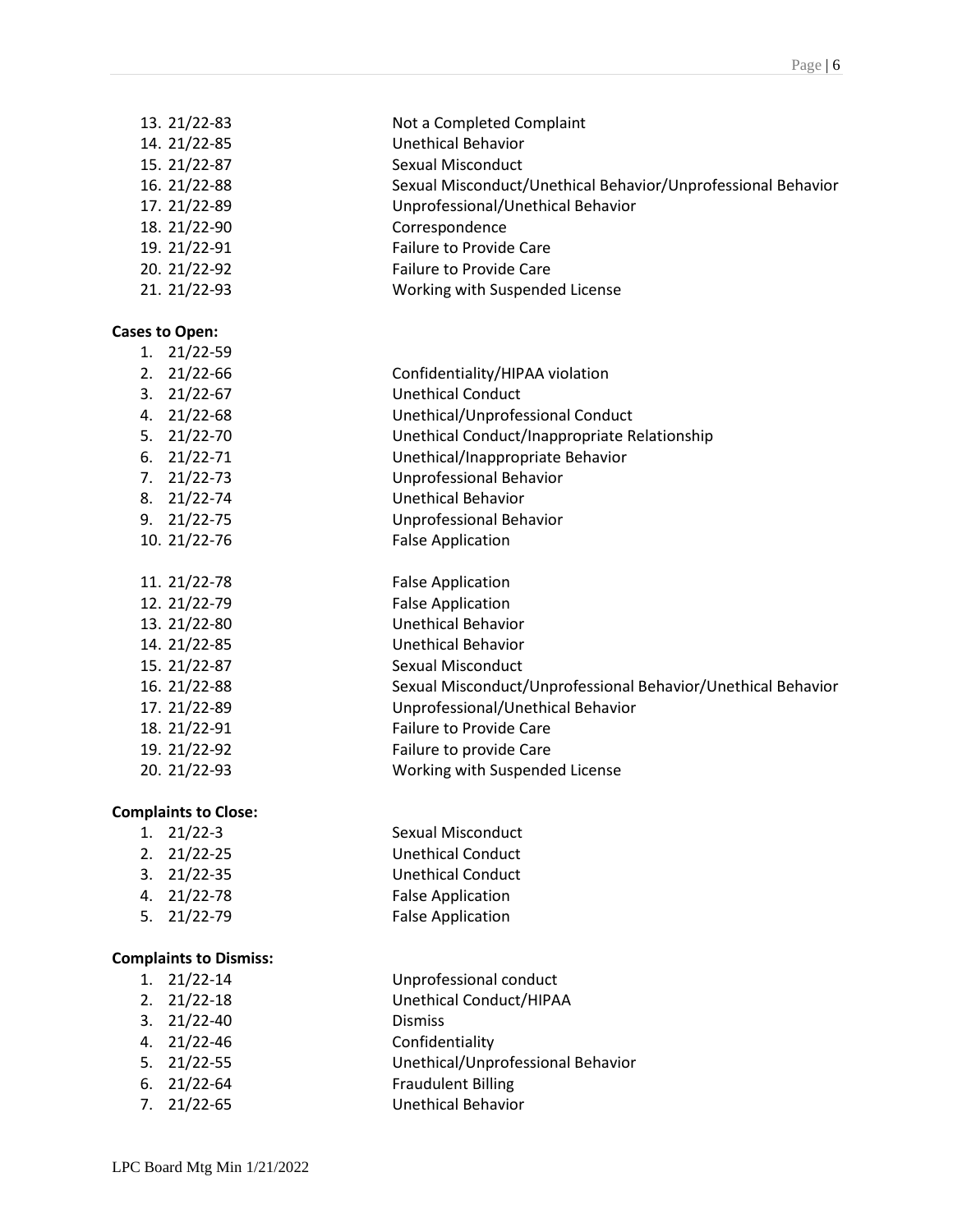| 8. | $21/22 - 67$ | <b>Unethical Conduct</b>          |
|----|--------------|-----------------------------------|
| 9. | $21/22 - 69$ | Confidentiality/False Accusations |
|    | 10. 21/22-72 | <b>Unprofessional Behavior</b>    |
|    | 11. 21/22-77 | Blank Record; Error in System     |
|    | 12. 21/22-81 | Unethical Behavior                |
|    | 13. 21/22-82 | Unprofessional Behavior           |
|    | 14. 21/22-83 | <b>Complaint not Completed</b>    |
|    | 15. 21/22-84 | <b>Unethical Behavior</b>         |
|    | 16. 21/22-86 | Unethical Behavior                |
|    | 17. 21/22-90 | Correspondence                    |
|    |              |                                   |

## TOTAL OPEN CASES TO DATE: 89

C Guillotte inquired if there is a policy in place for those who do not respond within the required timeframe.

J Doming states that individual will be stopped at the time of renewal and can also request to have Private Investigator involved.

J Raines adds that a summary suspension can be issued if needed.

N Pierce motions to approve the Committee on Disciplinary Affairs Report. C Guillotte seconds. All in favor. No opposed.

# **Committee on Legislative Affairs Report: C Guillotte, E Airhia, J Mims, K Hebert, A Trogden**

C Guillotte presents the Committee on Legislative Affairs Report. No surprise act requires that clients are presented with detailed list of estimated costs and process of appealing if any issues. Licensee's Declaration Statement does provide fees for services but looking for estimate on what total cost of services will be. Average amount of time is 18 months. F Nash has created document and will make available to Board and possibly website.

C Guillotte expresses that he has not heard anything or any news on national compact.

E Airhia states that ACA is becoming fast ahead and telling states to send message to legislators.

C Guillotte motions to accept the Committee on Legislative Affairs Report. K Tyner seconds. All in favor. No opposed.

A Trogden joins meeting via zoom. States that LCA has been working with Representative to draft legislation regarding the compact. Will provide Board with copy of draft when available for feedback. LCA is having members reach out to legislators or senators to talk about the compact and will also be speaking with other healthcare professionals. The compact does not impact the scope of practice. The Board will still have power regarding scope of practice of licensees. The compact makes pathway for individuals to be more mobile and able to get licensed in another state within the compact. Anyone applying in Louisiana through the compact, would still be required to fulfill requirements outlined in statute.

LCA will be having legislative forum with other professional organizations, social workers, psychologist, etc. to discuss bills. Typically, one or two prior to the legislative session beginning and will be speaking to them about the legislative compact. Can collectively work together if there is anything specific organizations are for or against.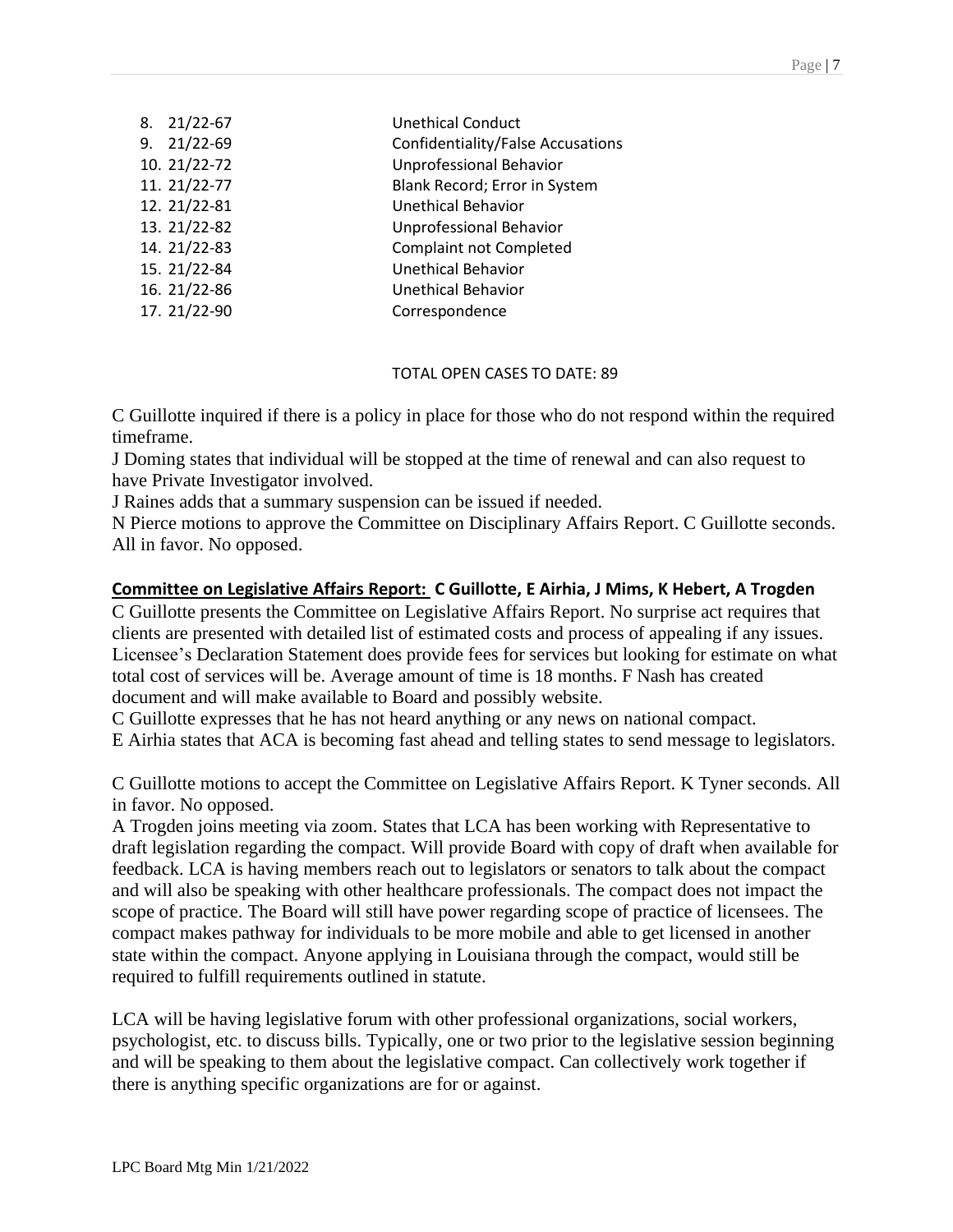There has been discussion with LCA members and Medicaid reimbursement and how low it is and has not changed since 2012. LCA will be looking at this next and advocacy around this concern.

### **Recess**

L Fazio-Griffith motions to recess at 1:19 PM.

L Fazio-Griffith motions to reconvene at 1:29 PM.

### **Committee on Professional Assistance Program Report: R Cathey, E Airhia, L Fazio-Griffith**

The Committee on Professional Assistance Program Report presented by E Airhia. PAP has eight active cases. Two participants have not been compliant. PAP committee is recommending that cases 27 and 28 be sent to discipline.

PAP would like to dismiss cases 27 and 28 because there is an expectation of compliance which is indicated within the MOU. This program is a Board funded program which pays for the participants monitoring. When not in compliance, the participant has a contract that has been breached. These participants have not complied, and the contact has been breached. Therefore, it is the recommendation from the PAP committee to dismiss these cases and refer to discipline. E Airhia motions to dismiss PAP cases 27 and 28 and turn to discipline. R Cathey seconds. All in favor. No opposed.

## **Marriage and Family Therapy Advisory Committee Report: R Cathey, C Guillotte, K Tyner, F Nash**

Marriage and Family Therapy Advisory Committee Report presented by K Tyner. MFTAC discussed the no surprise act. The LAMFT conference is March 4-5 and MFTAC will be doing Board and MFTAC update along with presenting supervision training. Also discussed role MFTAC plays in viability of license and responsibility to public regarding this. Stated that LAMFT has a new chair.

No public comments.

K Tyner motions to accept the Marriage and Family Therapy Advisory Committee Report. R Cathey seconds. All in favor. No opposed.

## **Review of Financial Reports:**

J Doming presents November and December 2021 financials. Need approval to remove name change fee from budget since fee eliminated at November Board Meeting. Seeking approval for increase in other professional services to \$95,000 which includes monitoring service, fees for services provided, any professional service that the Board does not have a contract for. N Pierce motions to accept increase in budget for professional services. K Tyner seconds. All in

favor. No opposed.

N Pierce motions to remove name change fee in budget. K Tyner seconds. All in favor. No opposed.

### **Executive Director Report: J Doming**